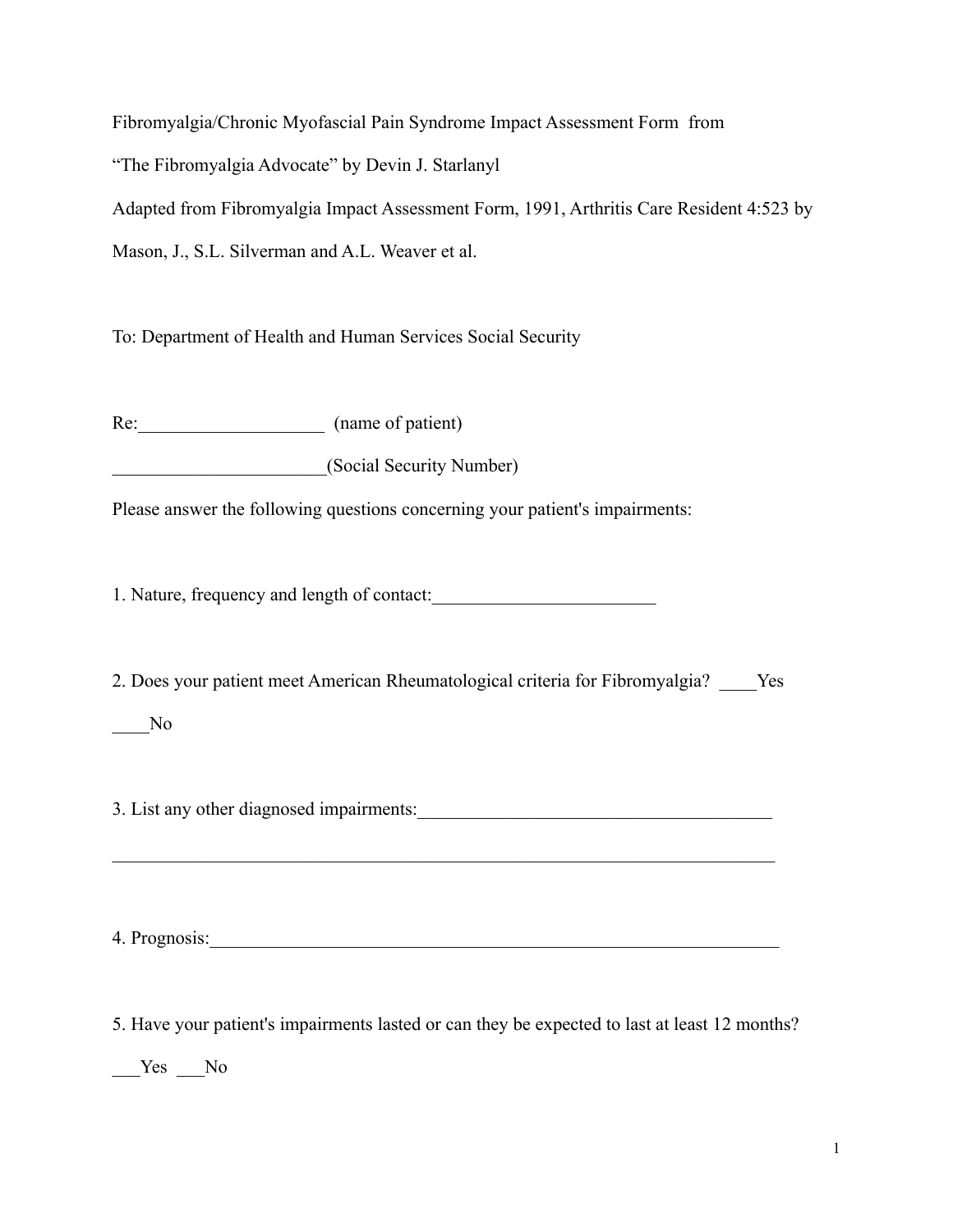6. Attach any recent reports which show patient impairments.

| 7. Check all of your patient's symptoms: _____Multiple tender points             |
|----------------------------------------------------------------------------------|
| Numbness and tingling ______ Nonrestorative sleep _______ Chronic fatigue        |
| Morning stiffness Allergies Subjective swelling Anxiety                          |
| Irritable Bowel Syndrome Panic Attacks Depression                                |
| Frequent severe headaches ______ Body_wide diffuse achiness                      |
| Sleep disorder _____Hypothyroidism ______ Dysmenorrhea or hysterectomy for same  |
| Dizziness Incoordination Chronic Fatigue Syndrome                                |
| Cognitive Impairment ___ Temporomandibular Joint Dysfunction                     |
| Multiple Trigger Points ______ Muscle tightness                                  |
| Myofascial Pain Syndrome _____Handwriting and keyboarding/fingering difficulties |
| Impairment of fine motor control lncoordination Sleep disorder                   |
| Frequent low back pain _____Visual percenption problems                          |
| Sensitivity to noise/light/odors/cold/heat/humidity                              |

8. If your patient has pain:

 a) identify the location of pain, including, where appropriate, an indication of right or left side or bilateral areas affected:

\_\_\_Lumbosacral spine \_\_\_Cervical spine \_\_\_Thoracic spine \_\_\_Chest \_\_\_\_\_All of the above

Right Left Bilateral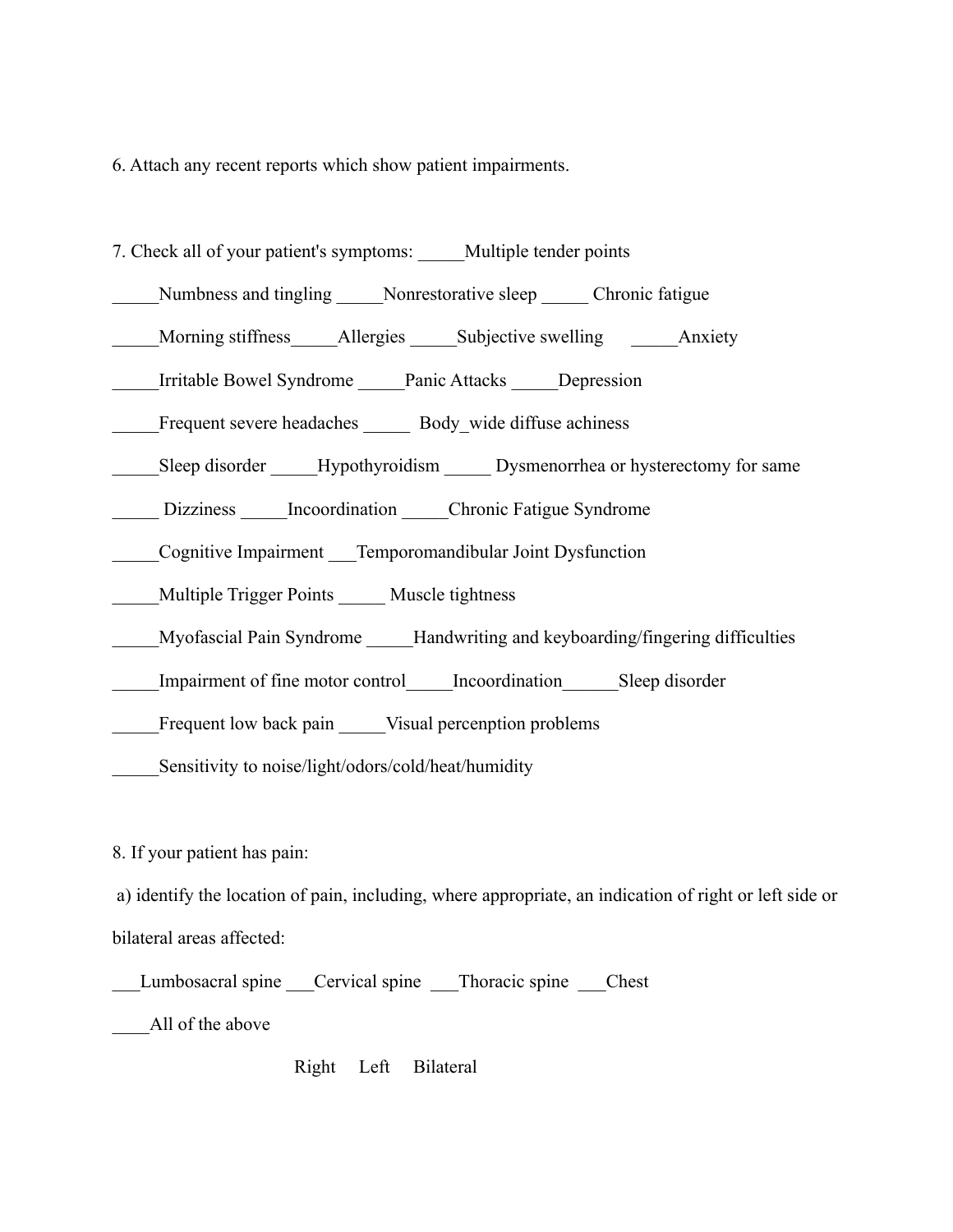| Shoulders                                                                                     |  |  |
|-----------------------------------------------------------------------------------------------|--|--|
| Arms                                                                                          |  |  |
| Hands/fingers                                                                                 |  |  |
| Hips                                                                                          |  |  |
| Legs                                                                                          |  |  |
|                                                                                               |  |  |
| $\blacksquare$ All of the above                                                               |  |  |
|                                                                                               |  |  |
| b) Describe the nature, frequency, and severity of your patient's pain:                       |  |  |
| c) Identify any factors that precipitate pain:                                                |  |  |
| Changing weather Fatigue Movement/overuse Stress Hormonal                                     |  |  |
| changes Cold Heat Humidity Static position Allergy                                            |  |  |
|                                                                                               |  |  |
|                                                                                               |  |  |
| 9. Is your patient a malingerer? Ves No                                                       |  |  |
|                                                                                               |  |  |
| 10. Do emotional factors contribute to the severity of your patient's symptoms and functional |  |  |
|                                                                                               |  |  |
| limitations? ___Yes ___No                                                                     |  |  |
|                                                                                               |  |  |

11. Are your patient's physical and emotional impairments reasonably consistent with symptoms and functional limitations described in this evaluation? \_\_\_Yes \_\_No.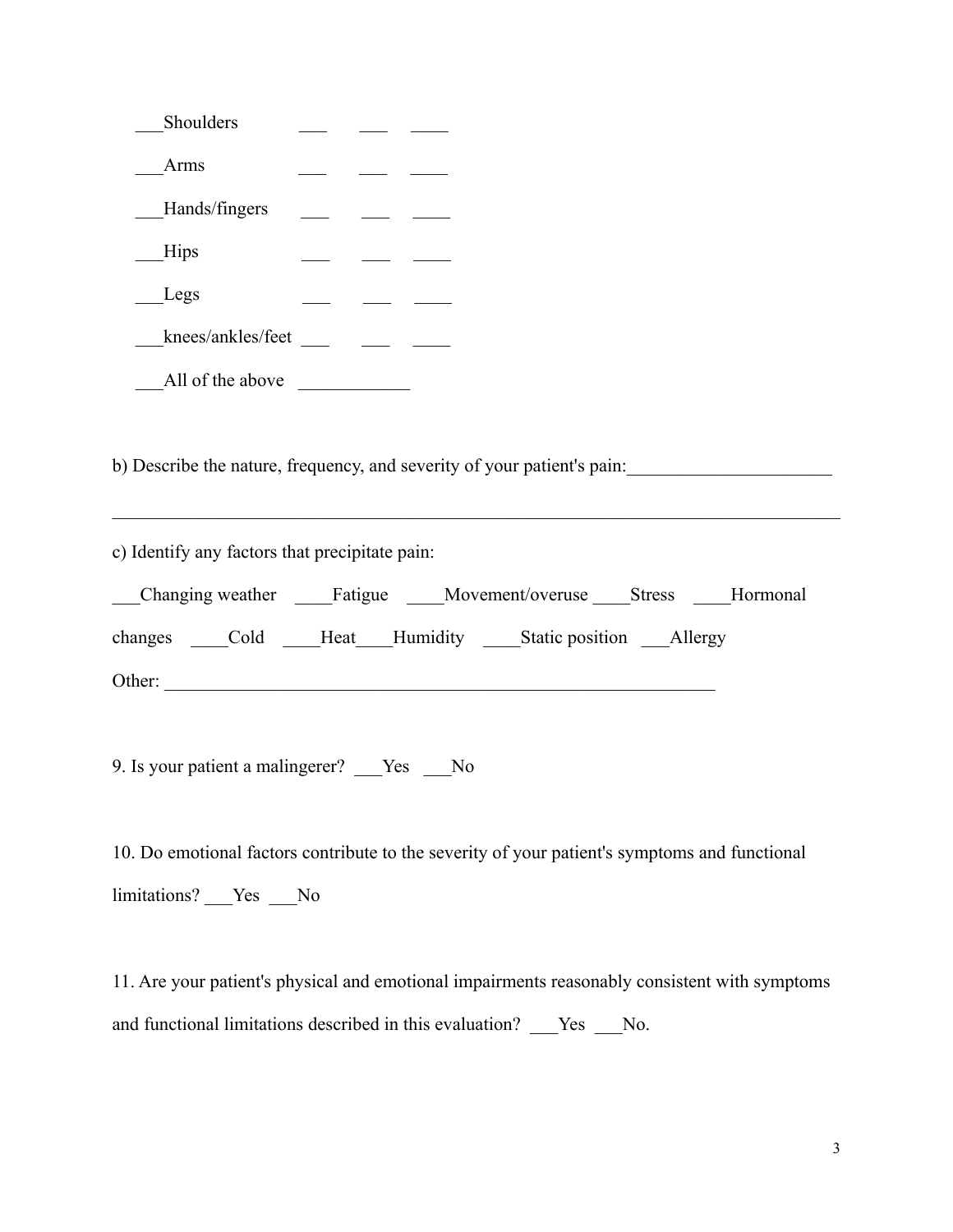12. How often is your patient's experience of pain sufficiently severe to interfere with attention and concentration?

Never Seldom Often Frequently Constantly

13. To what degree is your patient limited in the ability to deal with work stress?

\_\_\_No limitation \_\_\_Slight limitation \_\_\_Moderate limitation

\_\_\_Marked limitation \_\_\_Severe limitation

14. Identify the side effects of any medication which may have implications for working, e.g. dizziness, drowsiness, stomach upset, etc:

 $\mathcal{L}_\text{max} = \mathcal{L}_\text{max} = \mathcal{L}_\text{max} = \mathcal{L}_\text{max} = \mathcal{L}_\text{max} = \mathcal{L}_\text{max} = \mathcal{L}_\text{max} = \mathcal{L}_\text{max} = \mathcal{L}_\text{max} = \mathcal{L}_\text{max} = \mathcal{L}_\text{max} = \mathcal{L}_\text{max} = \mathcal{L}_\text{max} = \mathcal{L}_\text{max} = \mathcal{L}_\text{max} = \mathcal{L}_\text{max} = \mathcal{L}_\text{max} = \mathcal{L}_\text{max} = \mathcal{$ 

15. As a result of your patient's impairments, estimate your patients's functional limitations if your patient were placed in a competitive work situation:

a) How many city blocks can your patient walk without rest or severe pain?

Comment

b) Please circle the hours and/or minutes that your patient can continually sit and stand at one time:

Sit Stand/walk

- Less than 2 hours
- \_\_\_ \_\_\_ About 2 hours
- $\frac{1}{\sqrt{2}}$  About 4 hours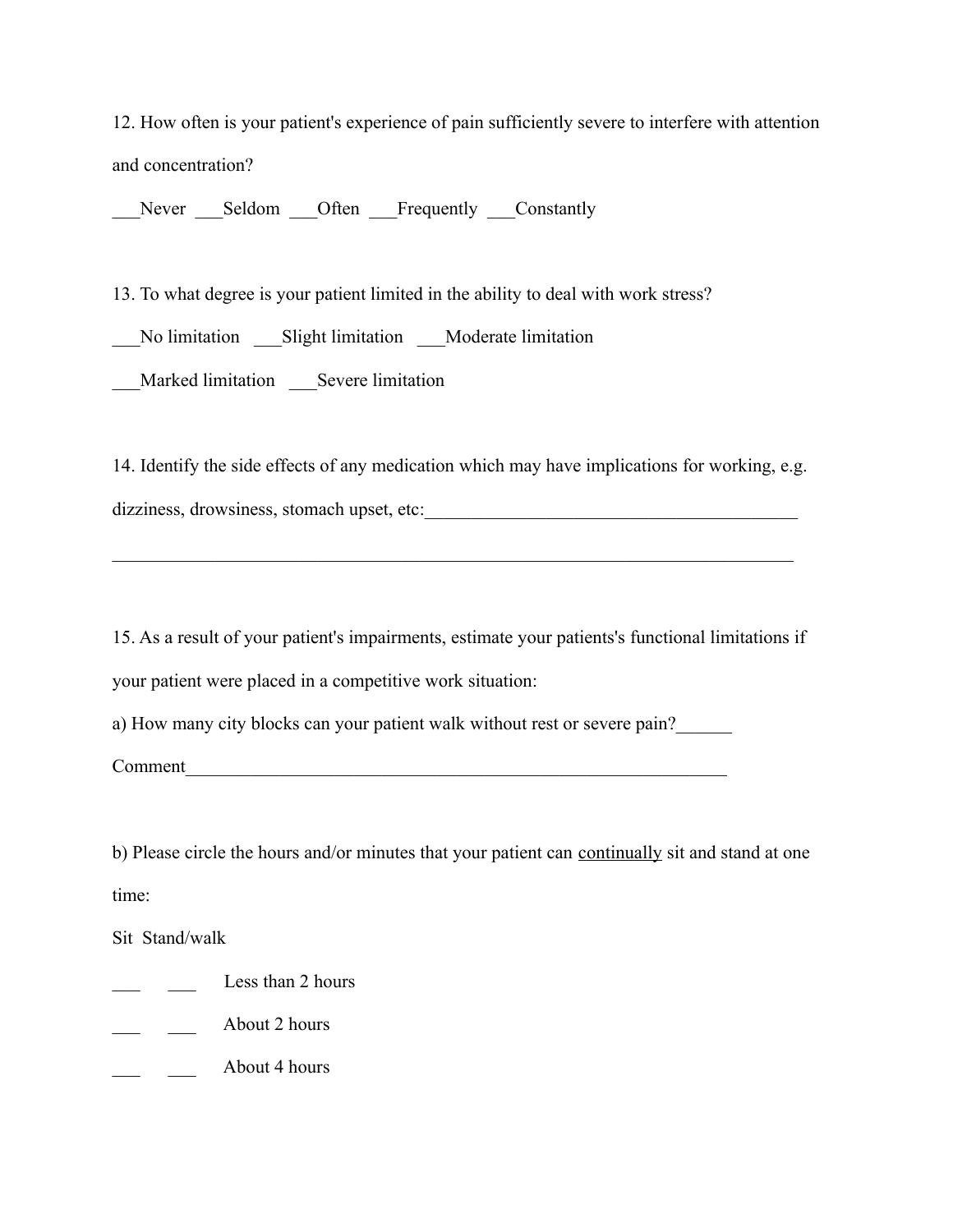At least 6 hours

d) Does your patient need to include periods of walking during an 8 hour day? Yes \_\_\_No e) Does your patient need a job which permits shifting positions at will from sitting, standing or walking? Yes No f) Will your patient sometimes need to lie down at unpredictable intervals during a work shift? Yes No g) With prolonged sitting, should your patient's legs be elevated? \_\_\_Yes \_\_\_No h) While engaged in occasional standing/walking, must your patient use a cane or other assistive device? Yes No I) How many pounds should your patient carry in a competitive work situation? Never Occasionally Frequently Less than 10 lbs \_\_\_10 lbs \_\_\_ \_\_\_\_ \_\_\_ \_\_\_20 lbs \_\_\_ \_\_\_\_ \_\_\_ \_\_\_50 lbs \_\_\_ \_\_\_\_ \_\_\_ (In an average workday, "occasionally" means less than one third of a workday, "frequently"

means between one third to two thirds of the workday.)

j) Does your patient have significant limitations in reaching, handling or fingering? Yes No If yes, please indicate the percentage of time during a workday on a competitive job that your patient can use hands/fingers/arms for the following repetitive activities:

HANDS (grasp, turn, twist objects) FINGERS (fine manipulation)